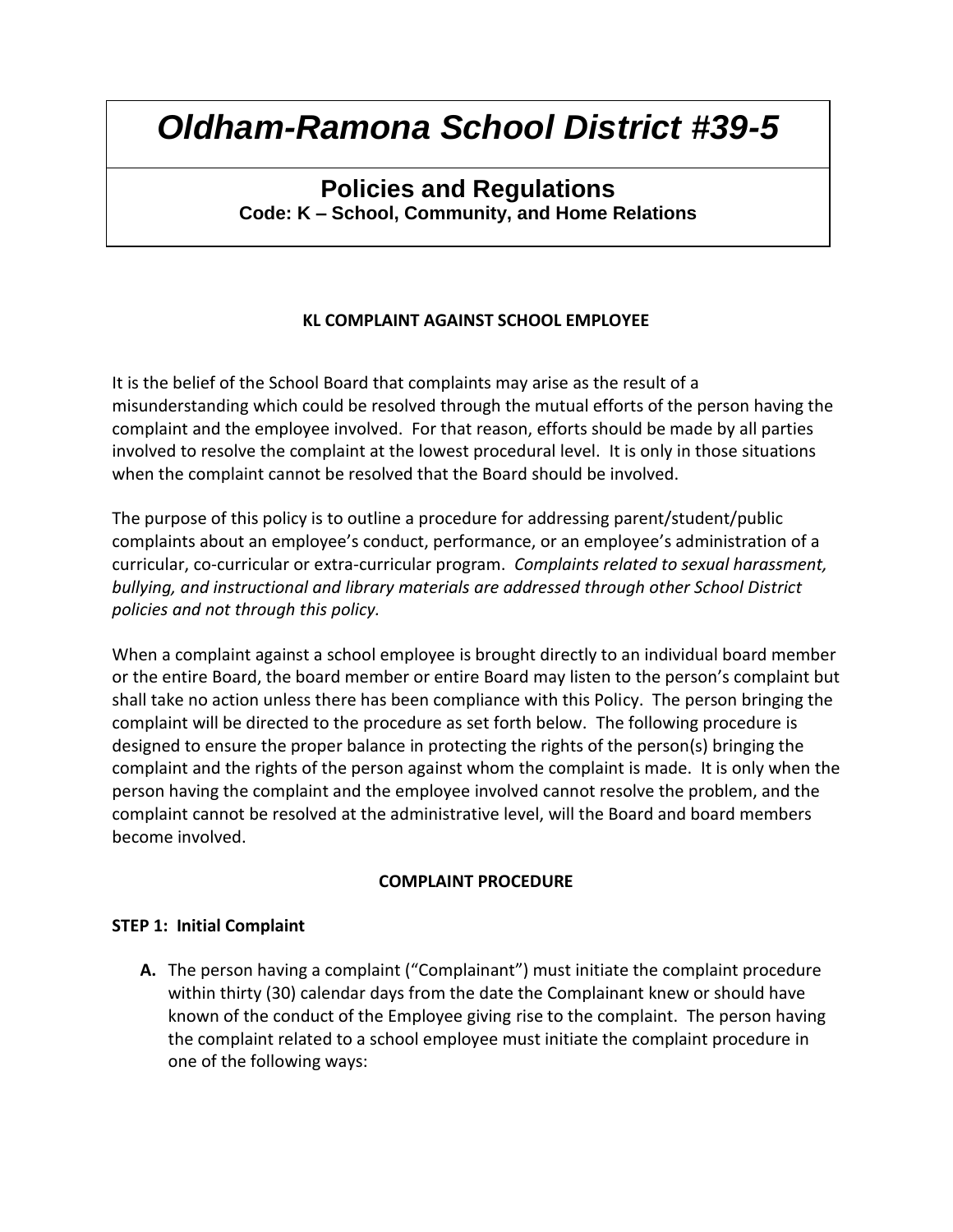- meet and discuss the concern with the Employee involved; OR
- · meet and discuss the concern with the Employee's Principal.
- 1. If the Complainant met with the Employee and the complaint was not resolved, the Complainant must meet and discuss the complaint with the Employee's Principal within ten (10) calendar days of the meeting with the Employee. The Principal shall complete a Complaint Form, Exhibit KL-E(1). The Complainant shall sign and date the Complaint Form verifying the accuracy of its content.
- 2. If the Complainant initiates the complaint by meeting the Principal, the Principal shall complete a Complaint Form, Exhibit KL-E(1). The Complainant shall sign and date the Complaint Form verifying the accuracy of its contents.
- **B.** Upon the Complaint Form being signed and dated by the Complainant, the Principal shall give a copy of the complaint to the Employee and schedule an informal meeting with only the Complainant, Employee and Principal present. At the meeting, the Principal shall attempt to facilitate discussion between the Complainant and Employee by seeking clarification of the issue(s) and seeking a resolution to the complaint. Should a resolution be obtained, the resolution shall be noted on the Complaint Form. Should a resolution not be obtained, the Complainant and/or the Employee may request a decision by the Principal on the merits of the complaint by making the request on the Complaint Form.
- **C.** If the Principal is asked to make a decision on the merits of the complaint, the Principal has the authority to investigate the complaint beyond the information received from the Complainant and Employee during the meeting with the Complainant, Employee and Principal. The Principal shall render a decision in writing within fourteen (14) calendar days of the request for a decision on the merits of the complaint. The time frame for rendering a decision by the Principal may be extended by the Principal for good cause and upon written notification to the Complainant and Employee, which notification shall identify the reason for the extension and the date on or before which the decision shall be rendered. The Complainant and the Employee shall receive written notification of the Principal's determination/resolution.
- **D**. The Principal's decision may be appealed by the Complainant or Employee to the Superintendent within (10) ten calendar days of receipt of the Principal's written decision pursuant to Step 2. If the Principal does not render a written decision within the required time frame (14 days unless extended) the Complainant or Employee may appeal to the Superintendent pursuant to Step 2.

*Should the complaint be against a Principal, the Superintendent shall address the complaint through the procedure set forth in Step 1. An appeal by the Complainant pursuant to Step 1D may be filed with the School Board pursuant to Step 3.*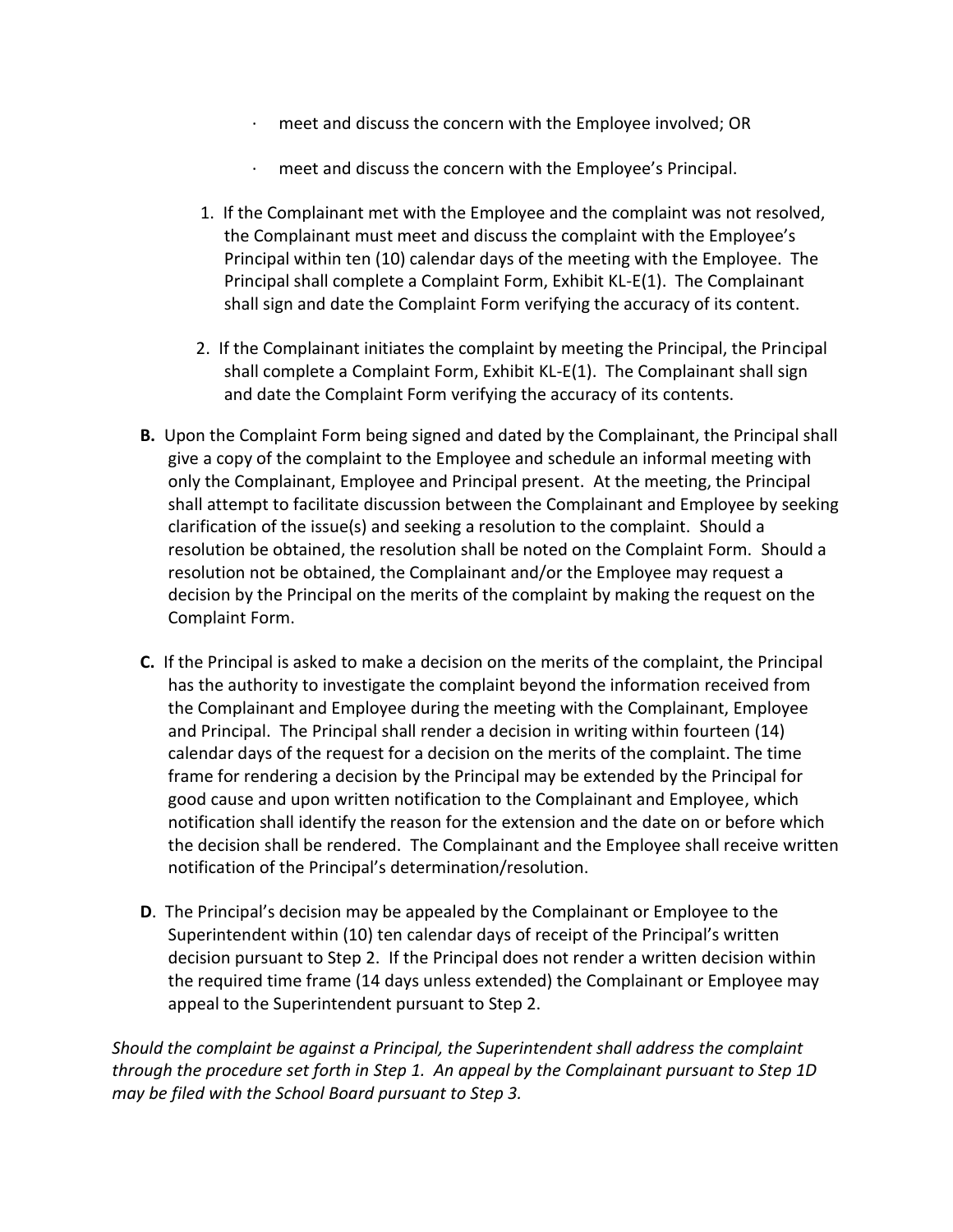*Should the complaint be against the Superintendent (or the Principal who also is the Superintendent) the Complaint Form, Exhibit KL-E(1), shall be given to the Business Manager. The Business Manager shall give the Complaint Form to the School Board President or Chairperson. At the next School Board meeting, the School Board will designate a person who is not an Employee of the District to address the complaint through the procedure set forth in Step 1. An appeal by the Complainant pursuant to Step 1D may be filed with the School Board pursuant to Step 3.*

### **STEP 2: Appeal to the Superintendent**

The following procedure shall be used to address an appeal of the Principal's decision made in Step 1, or if the Principal failed to render a decision in the required time frame:

- A. The appeal shall be in writing using Exhibit KL-E(2). The appealing party must attach the Complaint and the Principal's written decision, if a decision was rendered.
- B. Upon receipt of an appeal, the Superintendent will provide a copy of the appeal to the other party. Within five (5) calendar days, the other party may submit a written response to the appeal. The Superintendent shall provide a copy of the response to the appealing party.
- C. In the Superintendent's sole discretion, the Superintendent may (a) meet and discuss the matter with the Complainant and Employee, (b) meet and discuss the matter with the Complainant, Employee and Principal, or (c) meet and discuss the matter with the Principal.
- D. Within fourteen (14) calendar days from the date the appeal was filed with the Superintendent, the Superintendent shall render a decision in writing. The time frame for rendering a decision by the Superintendent may be extended by the Superintendent for good cause and upon written notification to the Complainant and Employee; the notification shall identify the reason for the extension and the date on or before which the decision shall be rendered. The Complainant, Employee and Principal shall receive copies of the decision. The Superintendent may uphold, reverse or modify the Principal's decision. The Superintendent may also refer the matter back to the Principal for further investigation. The Principal may uphold, modify or reverse his or her initial decision. After a matter has been referred back to the Principal, and the Principal rendered a second decision, that decision may also be appealed to the Superintendent.
- E. The Superintendent's decision may be appealed by the Complainant to the School Board within (10) ten calendar days of receipt of the Superintendent's written decision pursuant to Step 3. If the Superintendent does not render a written decision within the required time frame (14 calendar days unless extended) the Complainant may appeal to the School Board pursuant to Step 3.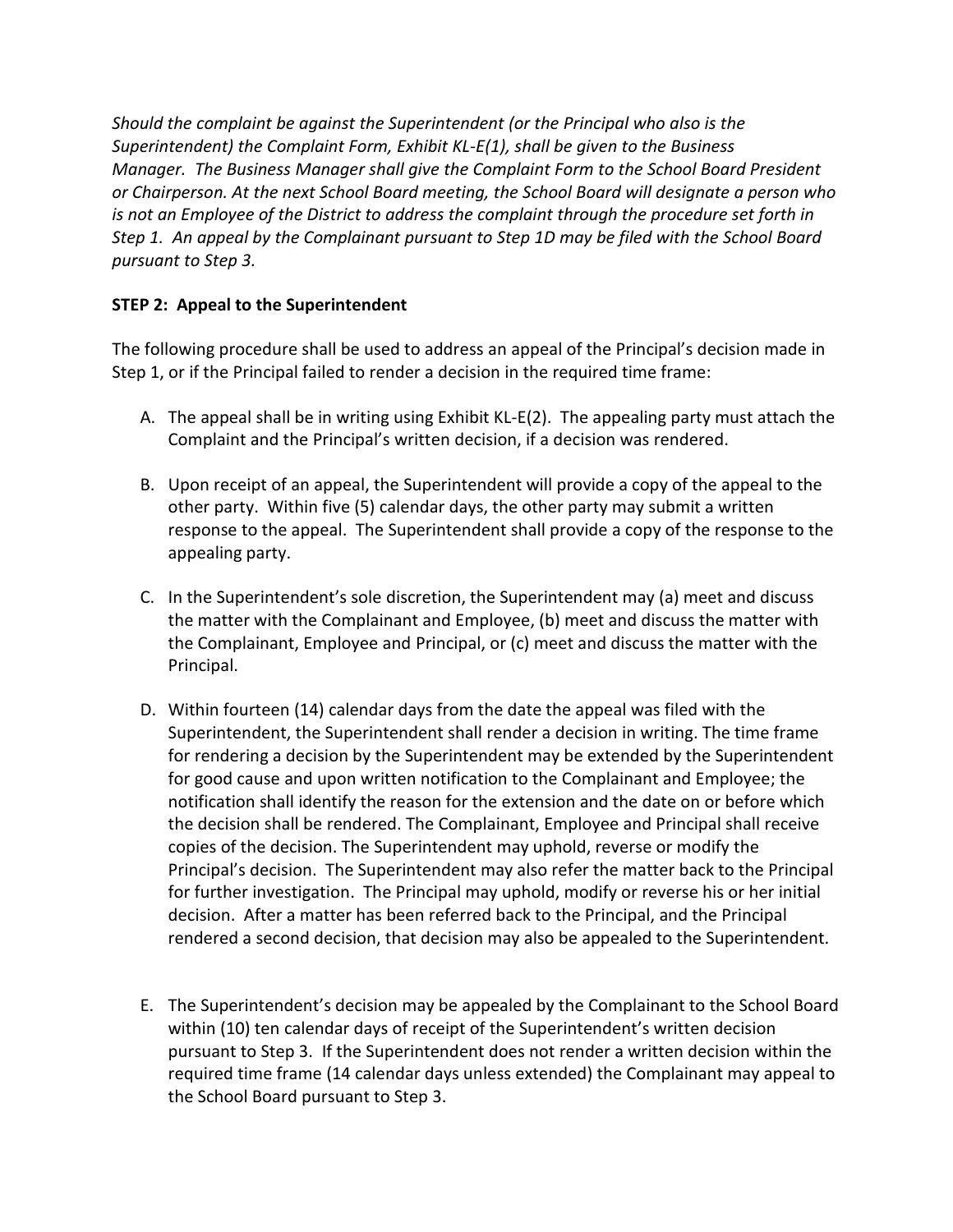F. If the Employee believes the Superintendent's decision constitutes a violation, misinterpretation or inequitable application of School Board policy or collective bargaining agreement applicable to the Employee, the Employee may file a grievance pursuant to the applicable grievance policy. A grievance filed pursuant to this provision shall be initiated at the Superintendent level.

#### **STEP 3: Complainant's Appeal to the School Board**

The following procedure shall be used to address an appeal of the Superintendent's decision made in Step 2, or if the Superintendent failed to render a decision in the required time frame:

- A. An appeal to the School Board shall be in writing using Exhibit KL-E(3). The Complainant must attach the complaint, the Principal's written decision if a decision was rendered, the appeal to the Superintendent, the response to the appeal if any, and the Superintendent's decision if one was rendered.
- B. The appeal must be filed with the President/Chairperson of the School Board or Business Manager within ten (10) calendar days of Complainant's receipt of the Superintendent's written decision, or within ten (10) days of the deadline for the Superintendent's written decision, whichever comes first.
- C. Upon receipt by the Board President/Chairperson of an appeal by the Complainant, a copy of the appeal shall be given to the employee involved.
- D. Upon receipt of an appeal to the School Board, the School Board shall at its next meeting schedule a date, time and location for the appeal hearing.
- E. The following procedure shall be applicable at the appeal hearing before the School Board:
	- 1. The School Board shall appoint a school board member or a person who is not an employee of the school district as the hearing officer.
	- 2. Within thirty (30) calendar days of an appeal being filed with the School Board, the School Board shall conduct a hearing in executive session.
	- 3. The Complainant, Employee and Superintendent each have the right to be represented at the hearing.
	- 4. The School Board shall make a verbatim record of the hearing by means of an electronic device or a court reporter. This record and any exhibits must be sealed and must remain with the hearing officer until the appeal process has been completed.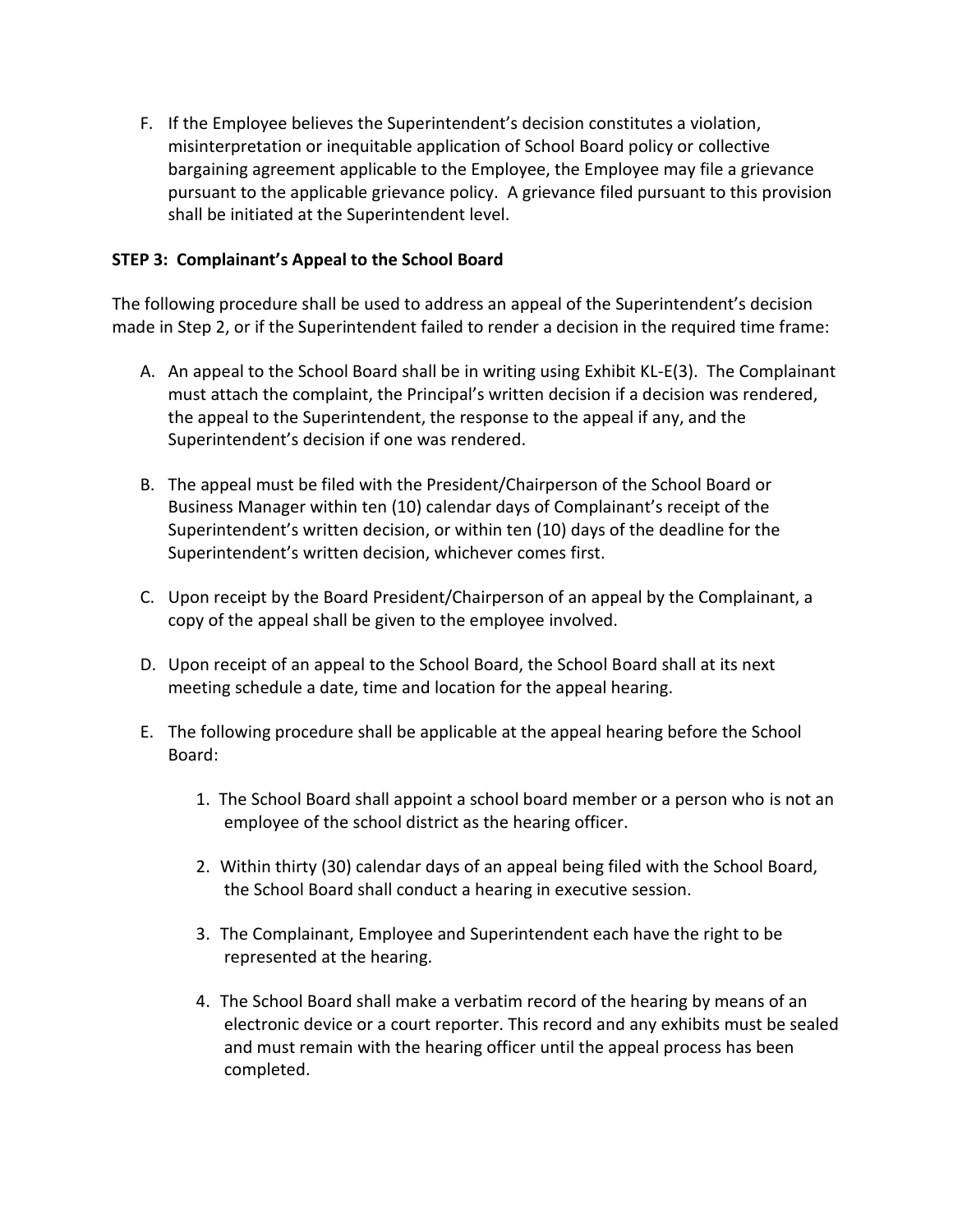- 5. The issue on appeal is whether the Superintendent's decision should be upheld, reversed or modified by the School Board; in the absence of a decision by the Superintendent, the School Board will make a decision on the merits of the Complaint.
- 6. All parties shall be given the opportunity to make an opening statement, with the Complainant being given the first opportunity, followed by the Employee and then the Superintendent.
- 7. The Complainant shall present his or her case first, and the Employee shall then present his or her case. Both parties shall have the opportunity to ask questions of the other's witnesses. The hearing officer and school board members may ask questions of any witness.
- 8. After the Complainant and the Employee have presented their respective cases, the Superintendent shall then present the basis of his/her decision which led to the appeal, if a decision was rendered. The Complainant and Employee shall have the opportunity to ask the Superintendent questions. The hearing officer and board members may also ask questions of the Superintendent.
- 9. Unless a witness is a party to the appeal, witnesses may be present only when testifying unless the Hearing Officer rules otherwise. All witnesses must take an oath or affirmation administered by the School Board President/ Chairperson, Hearing Officer or other person authorized by law to take oaths and affirmations.
- *10.* The Hearing Officer shall admit all relevant evidence. The Hearing Officer may limit unproductive or repetitious evidence. The strict rules of evidence do not apply. *Moran v. Rapid City Area School Dist., 281 N.W.2d 595. 602 (S.D. 1979) ("This [school board hearing related to teacher contract nonrenewal] does not mandate nor necessitate the use of strict evidentiary rules.").*
- 11. Both parties shall be given the opportunity to make a closing statement, with the Complainant having the first opportunity, followed by the Employee, and then the Superintendent. The Complainant shall be given the opportunity for a brief rebuttal.
- 12. After the evidentiary hearing, the School Board shall continue to meet in executive session for deliberations. No one other than the Hearing Officer may meet with the Board during deliberations. During deliberations, the Board may seek advice from an attorney who did not represent any of the parties in the hearing. Consultation with any other person during deliberation may occur only if a representative of the Complainant, Employee and Superintendent are present. The Board may, in its sole discretion, continue the proceedings and make a final decision on the appeal at a later date.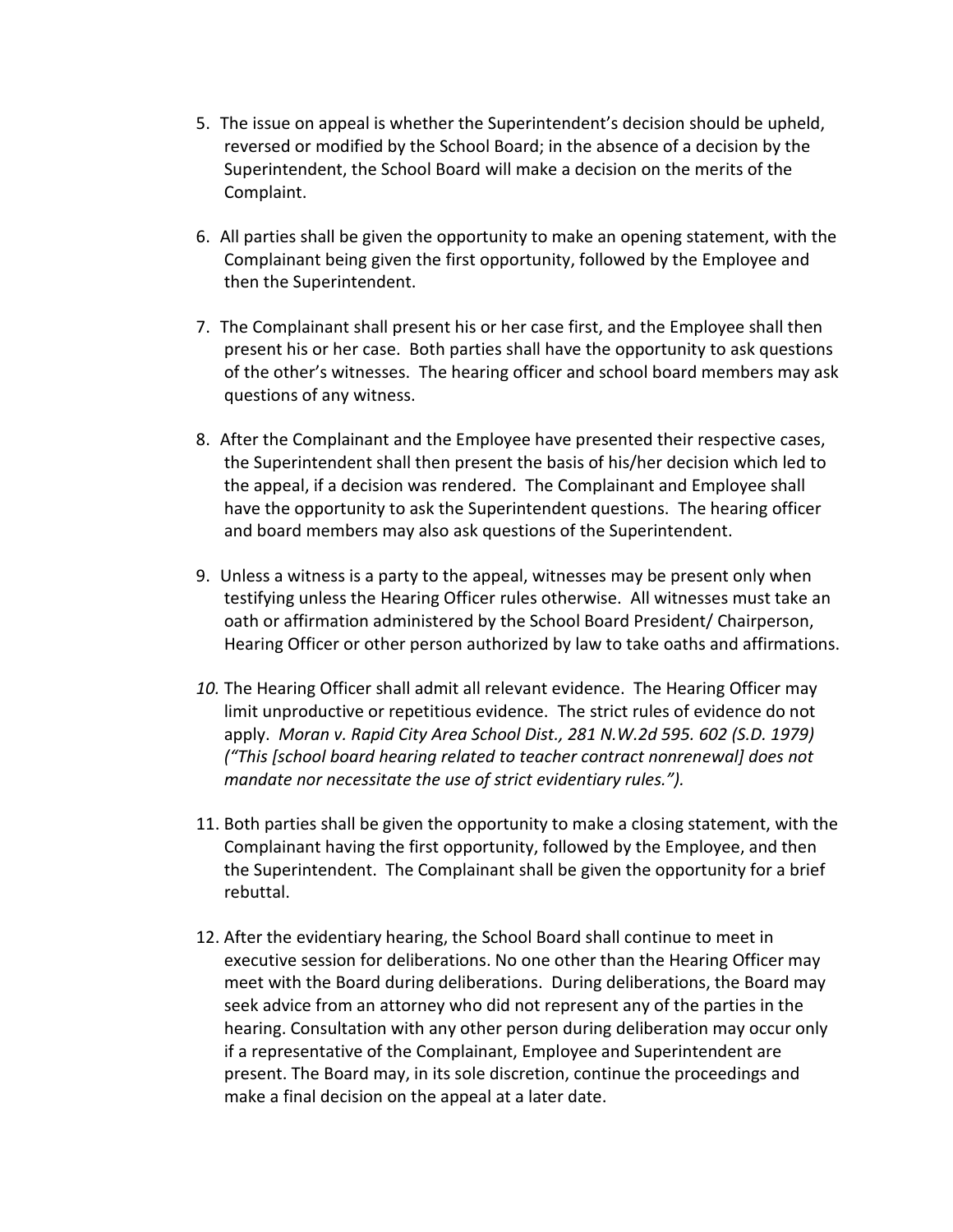- 13. Within twenty (20) calendar days of the hearing, the School Board shall render its decision and issue its written Findings of Fact, Conclusions of Law and Decision. The time frame for rendering a decision may be extended by the Board President for good cause and upon written notification to the Complainant, Employee and Superintendent. The notification shall identify the reason for the extension and the date on or before which the decision shall be rendered.
- 14. The decision of the School Board must be based solely on the evidence presented at the hearing and must be formalized by a motion made in open meeting. The Board will reconvene in open session. The Board may uphold, reverse, or modify the Superintendent's decision, or render a decision on the merits of the Complaint in the absence of a Superintendent's decision. Findings of Fact, Conclusions of Law and Decision, consistent with the Board motion, shall be in writing and approved by the Board. The Complainant, Employee, Principal and Superintendent will receive copies after the Findings of Fact, Conclusions of Law and Decision are approved by the School Board.
- 15. If the Complainant is dissatisfied with the School Board's decision, the Complainant may appeal the decision by filing an appeal to the circuit court pursuant to SDCL Ch. 13-46.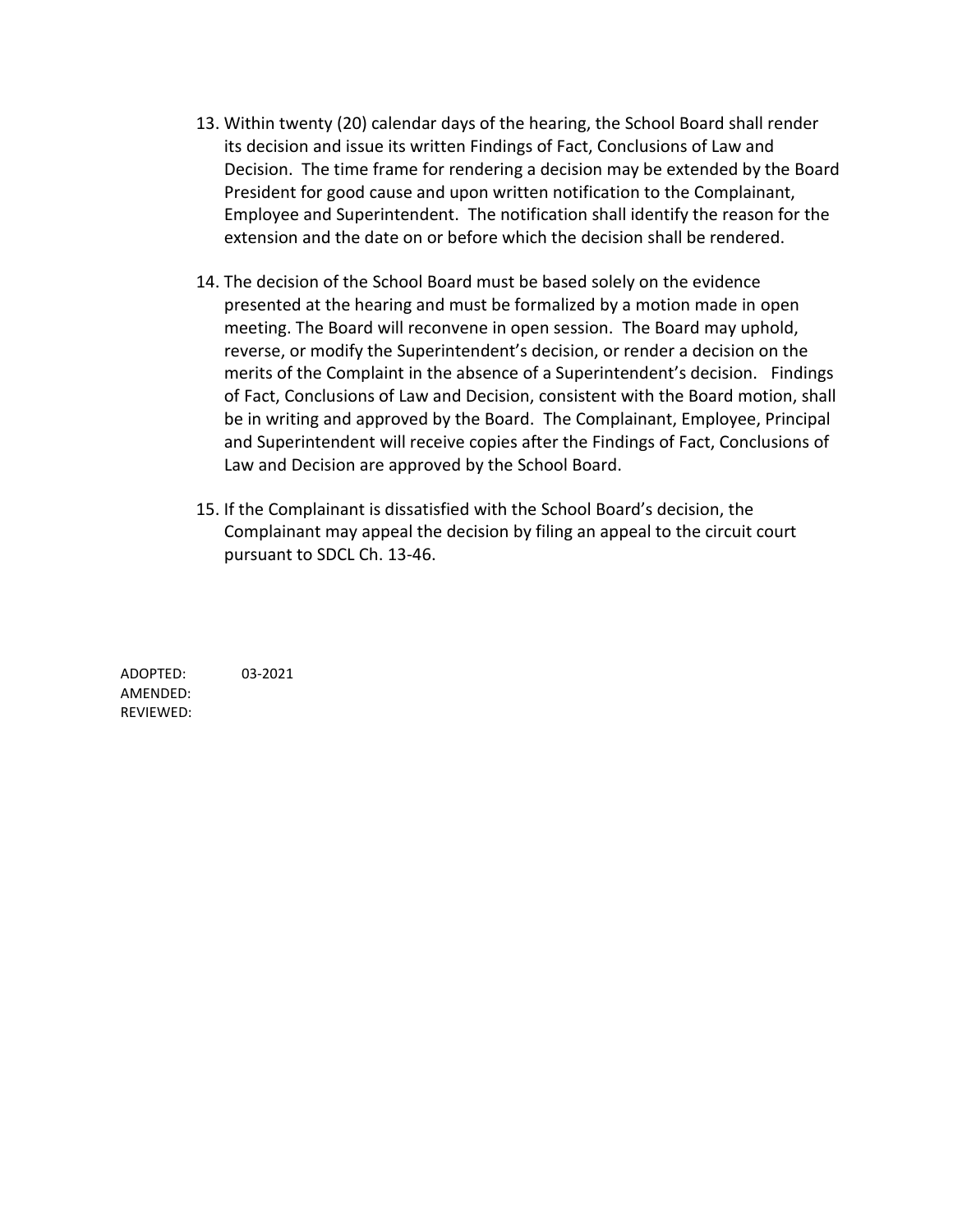## **Policies and Regulations**

Code: K - School, Community, and Home Relations

### KL-E(1) COMPLAINT AGAINST SCHOOL EMPLOYEE REPORT FORM

#### **COMPLAINT AGAINST SCHOOL EMPLOYEE REPORT FORM**

Form Completed by: The completed by: Person Filing the Complaint (Complainant): \_\_\_\_\_\_\_ 

Employee Involved: The contract of the contract of the contract of the contract of the contract of the contract of the contract of the contract of the contract of the contract of the contract of the contract of the contrac

Nature of Complaint: The person making the complaint shall with specificity identify when and where the employee conduct occurred, the conduct of the employee which is the basis of the complaint, witnesses, and any other pertinent information.

<u> 1989 - Jan James James James James James James James James James James James James James James James James J</u>

(use additional sheets if necessary).

Was a meeting held between the person having the complaint and the employee? Yes No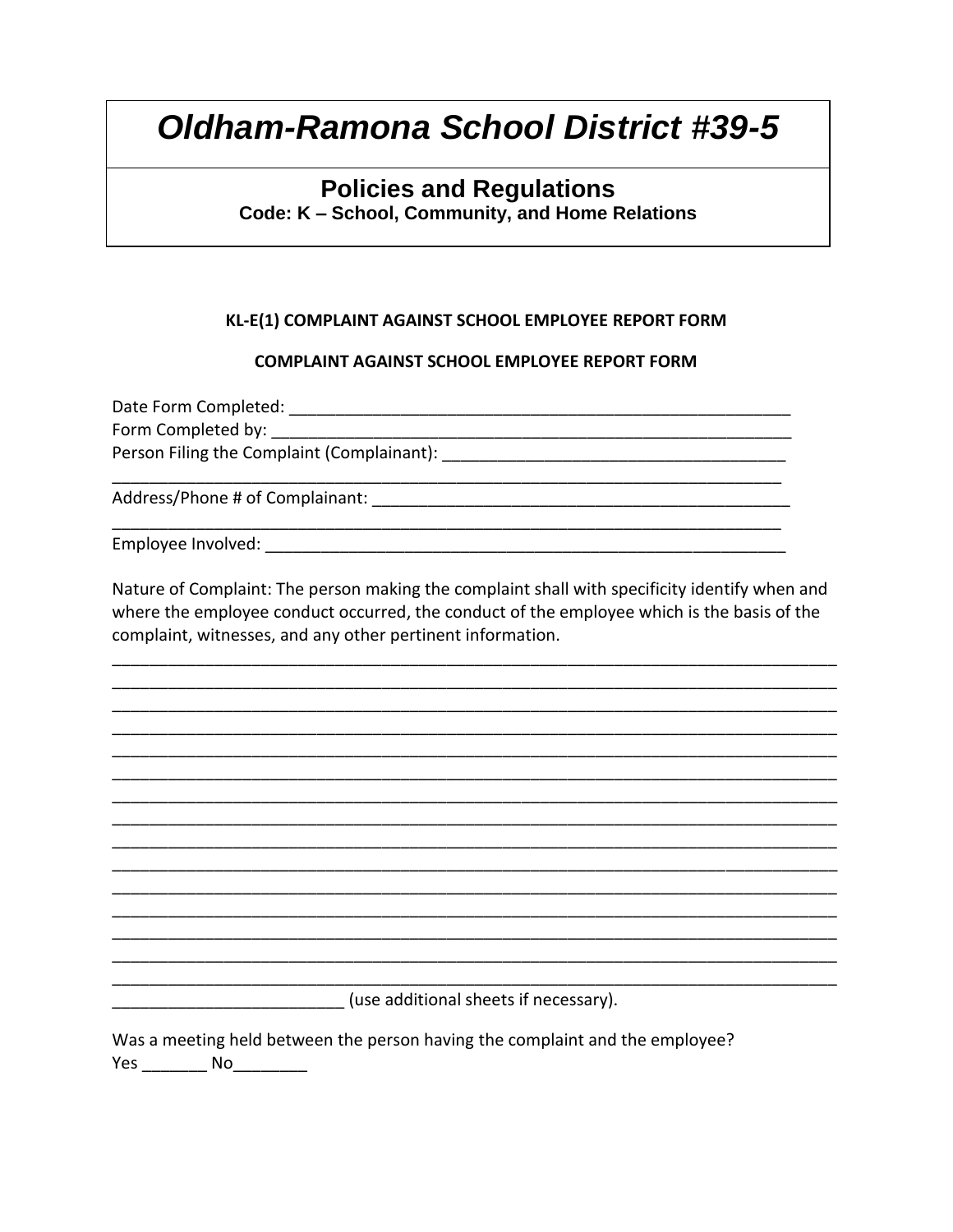|                                       | If a meeting was held, when was it held, what happened at the meeting and what was the                                                   |
|---------------------------------------|------------------------------------------------------------------------------------------------------------------------------------------|
|                                       |                                                                                                                                          |
|                                       | Resolution requested/sought by complainant:                                                                                              |
|                                       |                                                                                                                                          |
| Date                                  | Complainant                                                                                                                              |
| Date                                  | School Official Completing the Report Form                                                                                               |
| Yes No                                | Step 1 mutually agreeable resolution was reached:<br>If resolution, manner in which the complaint was resolved:                          |
|                                       | Complainant (initial/date) _______________Employee (initial/date) ______________                                                         |
| merits of the complaint:<br>No<br>Yes | If no mutually agreed upon resolution was reached, I request a decision by the Principal on the<br>Complainant (initial ______<br>) Date |
|                                       | Yes _____ No ______Employee (initial ______________) Date ______________________                                                         |
| ADOPTED:                              | 03-2021                                                                                                                                  |

AMENDED: REVIEWED: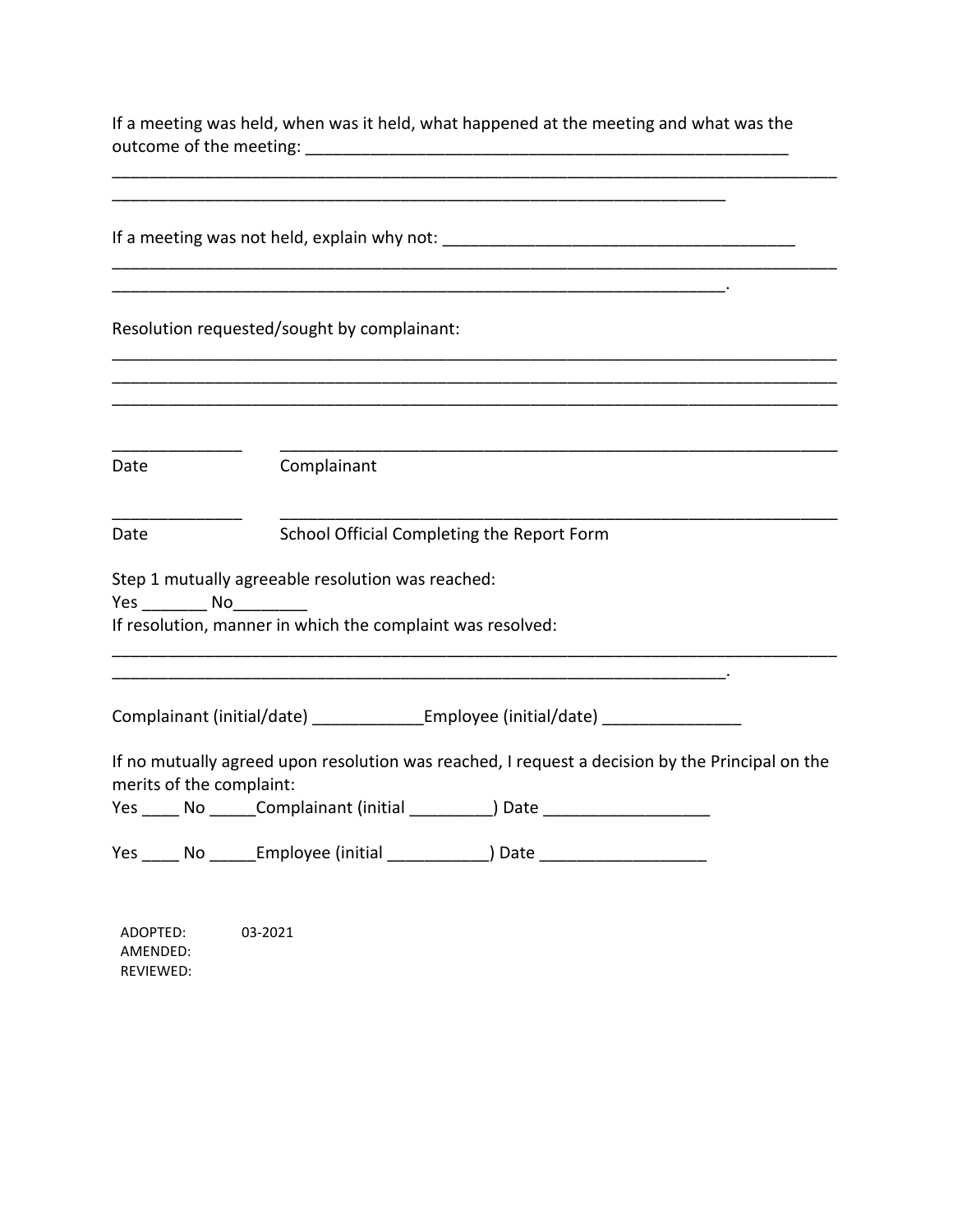## **Policies and Regulations**

**Code: K – School, Community, and Home Relations**

### **KL-E(2) COMPLAINT AGAINST SCHOOL EMPLOYEE – APPEAL TO SUPERINTENDENT**

### **COMPLAINT AGAINST SCHOOL EMPLOYEE APPEAL TO THE SUPERINTENDENT**

I/We Appeal the Principal's Step 1 decision for the following reason(s): [With specificity, Complainant should state how or why the Complainant believes the Principal's decision is wrong] :

\_\_\_\_\_\_\_\_\_\_\_\_\_\_\_\_\_\_\_\_\_\_\_\_\_\_\_\_\_\_\_\_\_\_\_\_\_\_\_\_\_\_\_\_\_\_\_\_\_\_\_\_\_\_\_\_\_\_\_\_\_\_\_\_\_\_\_\_\_\_\_\_\_\_\_\_\_\_\_\_\_ \_\_\_\_\_\_\_\_\_\_\_\_\_\_\_\_\_\_\_\_\_\_\_\_\_\_\_\_\_\_\_\_\_\_\_\_\_\_\_\_\_\_\_\_\_\_\_\_\_\_\_\_\_\_\_\_\_\_\_\_\_\_\_\_\_\_\_\_\_\_\_\_\_\_\_\_\_\_\_\_\_ \_\_\_\_\_\_\_\_\_\_\_\_\_\_\_\_\_\_\_\_\_\_\_\_\_\_\_\_\_\_\_\_\_\_\_\_\_\_\_\_\_\_\_\_\_\_\_\_\_\_\_\_\_\_\_\_\_\_\_\_\_\_\_\_\_\_\_\_\_\_\_\_\_\_\_\_\_\_\_\_\_ \_\_\_\_\_\_\_\_\_\_\_\_\_\_\_\_\_\_\_\_\_\_\_\_\_\_\_\_\_\_\_\_\_\_\_\_\_\_\_\_\_\_\_\_\_\_\_\_\_\_\_\_\_\_\_\_\_\_\_\_\_\_\_\_\_\_\_\_\_\_\_\_\_\_\_\_\_\_\_\_\_ \_\_\_\_\_\_\_\_\_\_\_\_\_\_\_\_\_\_\_\_\_\_\_\_\_\_\_\_\_\_\_\_\_\_\_\_\_\_\_\_\_\_\_\_\_\_\_\_\_\_\_\_\_\_\_\_\_\_\_\_\_\_\_\_\_\_\_\_\_\_\_\_\_\_\_\_\_\_\_\_\_ \_\_\_\_\_\_\_\_\_\_\_\_\_\_\_\_\_\_\_\_\_\_\_\_\_\_\_\_\_\_\_\_\_\_\_\_\_\_\_\_\_\_\_\_\_\_\_\_\_\_\_\_\_\_\_\_\_\_\_\_\_\_\_\_\_\_\_\_\_\_\_\_\_\_\_\_\_\_\_\_\_ \_\_\_\_\_\_\_\_\_\_\_\_\_\_\_\_\_\_\_\_\_\_\_\_\_\_\_\_\_\_\_\_\_\_\_\_\_\_\_\_\_\_\_\_\_\_\_\_\_\_\_\_\_\_\_\_\_\_\_\_\_\_\_\_\_\_\_\_\_\_\_\_\_\_\_\_\_\_\_\_\_ \_\_\_\_\_\_\_\_\_\_\_\_\_\_\_\_\_\_\_\_\_\_\_\_\_\_\_\_\_\_\_\_\_\_\_\_\_\_\_\_\_\_\_\_\_\_\_\_\_\_\_\_\_\_\_\_\_\_\_\_\_\_\_\_\_\_\_\_\_\_\_\_\_\_\_\_\_\_\_\_ \_\_\_\_\_\_\_\_\_\_\_\_\_\_\_\_\_\_\_\_\_\_\_\_\_\_\_\_\_\_\_\_\_\_\_\_\_\_\_\_\_\_\_\_\_\_\_\_\_\_\_\_\_\_\_\_\_\_\_\_\_\_\_\_\_\_\_\_\_\_\_\_\_\_\_\_\_\_\_\_\_ \_\_\_\_\_\_\_\_\_\_\_\_\_\_\_\_\_\_\_\_\_\_\_\_\_\_\_\_\_\_\_\_\_\_\_\_\_\_\_\_\_\_\_\_\_\_\_\_\_\_\_\_\_\_\_\_\_\_\_\_\_\_\_\_\_\_\_\_\_\_\_\_\_\_\_\_\_\_\_\_\_ \_\_\_\_\_\_\_\_\_\_\_\_\_\_\_\_\_\_\_\_\_\_\_\_\_\_\_\_\_\_\_\_\_\_\_\_\_\_\_\_\_\_\_\_\_\_\_\_\_\_\_\_\_\_\_\_\_\_\_\_\_\_\_\_\_\_\_\_\_\_\_\_\_\_\_\_\_\_\_\_\_

ATTACH A COPY OF THE COMPLAINT REPORT AND THE PRINCIPAL'S DECISION.

\_\_\_\_\_\_\_\_\_\_\_\_ \_\_\_\_\_\_\_\_\_\_\_\_\_\_\_\_\_\_\_\_\_\_\_\_\_\_\_\_\_\_\_\_\_\_\_\_\_\_ Date Complainant

\_\_\_\_\_\_\_\_\_\_\_\_\_\_\_\_\_\_\_\_\_\_\_\_\_\_\_\_\_\_\_\_\_\_\_\_\_\_\_\_\_\_\_\_\_.

Date Received Superintendent

\_\_\_\_\_\_\_\_\_\_\_\_ \_\_\_\_\_\_\_\_\_\_\_\_\_\_\_\_\_\_\_\_\_\_\_\_\_\_\_\_\_\_\_\_\_\_\_\_\_\_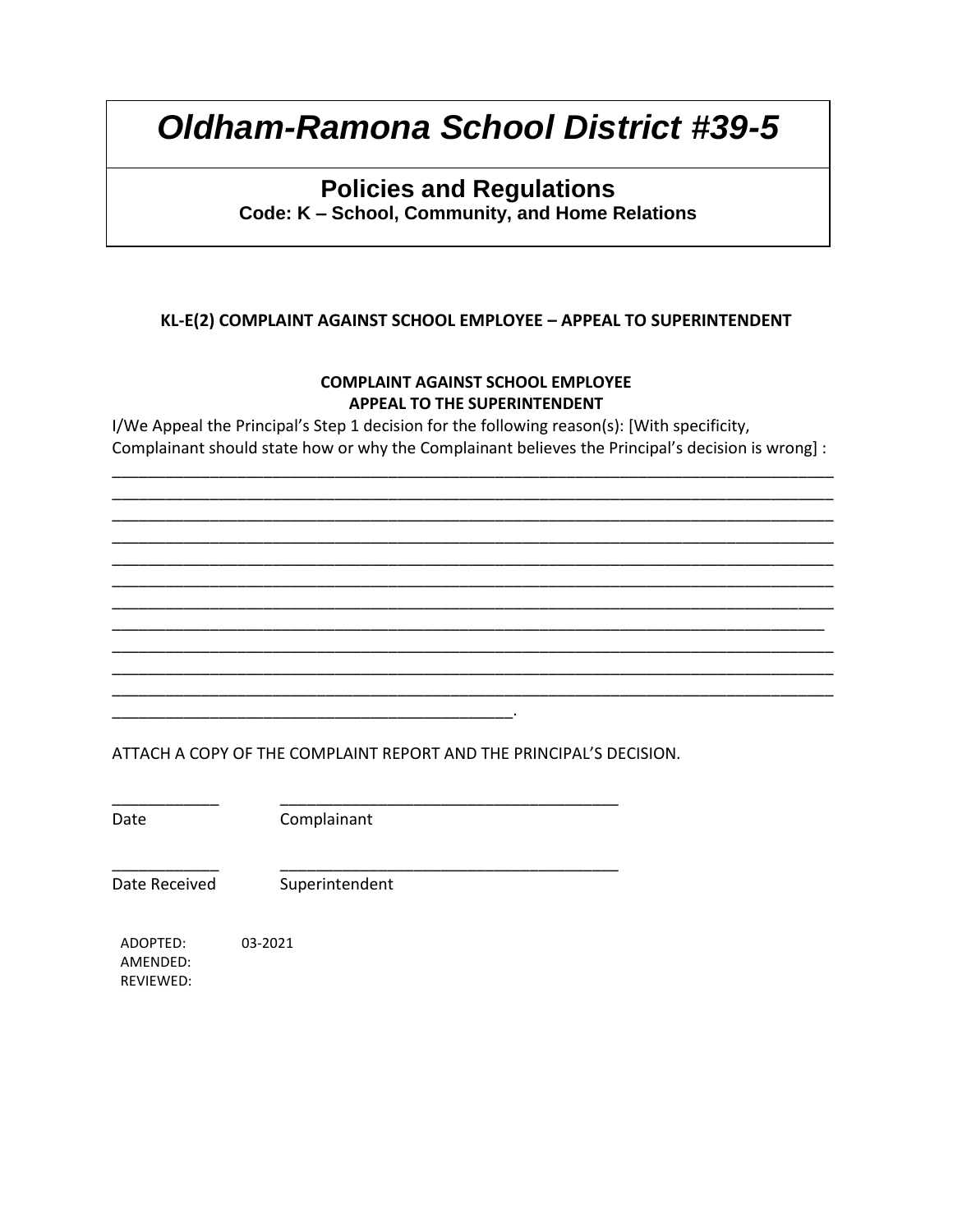## **Policies and Regulations**

**Code: K – School, Community, and Home Relations**

### **KL-E(3) COMPLAINT AGAINST SCHOOL EMPLOYEE – APPEAL TO SCHOOL BOARD**

#### **COMPLAINT AGAINST SCHOOL EMPLOYEE APPEAL TO THE SCHOOL BOARD**

I/We Appeal the Superintendent's step 2 decision for the following reason(s): [With specificity, Complainant should state how or why the Complainant believes the Superintendent's decision is wrong]:

\_\_\_\_\_\_\_\_\_\_\_\_\_\_\_\_\_\_\_\_\_\_\_\_\_\_\_\_\_\_\_\_\_\_\_\_\_\_\_\_\_\_\_\_\_\_\_\_\_\_\_\_\_\_\_\_\_\_\_\_\_\_\_\_\_\_\_\_\_\_\_\_\_\_\_\_\_\_\_\_\_ \_\_\_\_\_\_\_\_\_\_\_\_\_\_\_\_\_\_\_\_\_\_\_\_\_\_\_\_\_\_\_\_\_\_\_\_\_\_\_\_\_\_\_\_\_\_\_\_\_\_\_\_\_\_\_\_\_\_\_\_\_\_\_\_\_\_\_\_\_\_\_\_\_\_\_\_\_\_\_\_\_ \_\_\_\_\_\_\_\_\_\_\_\_\_\_\_\_\_\_\_\_\_\_\_\_\_\_\_\_\_\_\_\_\_\_\_\_\_\_\_\_\_\_\_\_\_\_\_\_\_\_\_\_\_\_\_\_\_\_\_\_\_\_\_\_\_\_\_\_\_\_\_\_\_\_\_\_\_\_\_\_\_ \_\_\_\_\_\_\_\_\_\_\_\_\_\_\_\_\_\_\_\_\_\_\_\_\_\_\_\_\_\_\_\_\_\_\_\_\_\_\_\_\_\_\_\_\_\_\_\_\_\_\_\_\_\_\_\_\_\_\_\_\_\_\_\_\_\_\_\_\_\_\_\_\_\_\_\_\_\_\_\_\_ \_\_\_\_\_\_\_\_\_\_\_\_\_\_\_\_\_\_\_\_\_\_\_\_\_\_\_\_\_\_\_\_\_\_\_\_\_\_\_\_\_\_\_\_\_\_\_\_\_\_\_\_\_\_\_\_\_\_\_\_\_\_\_\_\_\_\_\_\_\_\_\_\_\_\_\_\_\_\_\_\_ \_\_\_\_\_\_\_\_\_\_\_\_\_\_\_\_\_\_\_\_\_\_\_\_\_\_\_\_\_\_\_\_\_\_\_\_\_\_\_\_\_\_\_\_\_\_\_\_\_\_\_\_\_\_\_\_\_\_\_\_\_\_\_\_\_\_\_\_\_\_\_\_\_\_\_\_\_\_\_\_\_ \_\_\_\_\_\_\_\_\_\_\_\_\_\_\_\_\_\_\_\_\_\_\_\_\_\_\_\_\_\_\_\_\_\_\_\_\_\_\_\_\_\_\_\_\_\_\_\_\_\_\_\_\_\_\_\_\_\_\_\_\_\_\_\_\_\_\_\_\_\_\_\_\_\_\_\_\_\_\_\_\_ \_\_\_\_\_\_\_\_\_\_\_\_\_\_\_\_\_\_\_\_\_\_\_\_\_\_\_\_\_\_\_\_\_\_\_\_\_\_\_\_\_\_\_\_\_\_\_\_\_\_\_\_\_\_\_\_\_\_\_\_\_\_\_\_\_\_\_\_\_\_\_\_\_\_\_\_\_\_\_\_\_ \_\_\_\_\_\_\_\_\_\_\_\_\_\_\_\_\_\_\_\_\_\_\_\_\_\_\_\_\_\_\_\_\_\_\_\_\_\_\_\_\_\_\_\_\_\_\_\_\_\_\_\_\_\_\_\_\_\_\_\_\_\_\_\_\_\_\_\_\_\_\_\_\_\_\_\_\_\_\_\_\_ \_\_\_\_\_\_\_\_\_\_\_\_\_\_\_\_\_\_\_\_\_\_\_\_\_\_\_\_\_\_\_\_\_\_\_\_\_\_\_\_\_\_\_\_\_\_\_\_\_\_\_\_\_\_\_\_\_\_\_\_\_\_\_\_\_\_\_\_\_\_\_\_\_\_\_\_\_\_\_\_\_ \_\_\_\_\_\_\_\_\_\_\_\_\_\_\_\_\_\_\_\_\_\_\_\_\_\_\_\_\_\_\_\_\_\_\_\_\_\_\_\_\_\_\_\_\_\_\_\_\_\_\_\_\_\_\_\_\_\_\_\_\_\_\_\_\_\_\_\_\_\_\_\_\_\_\_\_\_\_\_\_\_ \_\_\_\_\_\_\_\_\_\_\_\_\_\_\_\_\_\_\_\_\_\_\_\_\_\_\_\_\_\_\_\_\_\_\_\_\_\_\_\_\_\_\_\_\_\_\_\_\_\_\_\_\_\_\_\_\_\_\_\_\_\_\_\_\_\_\_\_\_\_\_\_\_\_\_\_\_\_\_\_\_.

ATTACH A COPY OF THE COMPLAINT, PRINCIPAL'S DECISION, APPEAL TO THE SUPERINTENDENT, STEP 2 WRITTEN RESPONSE(S) IF ANY, AND THE SUPERINTENDENT'S DECISION.

\_\_\_\_\_\_\_\_\_\_\_\_ \_\_\_\_\_\_\_\_\_\_\_\_\_\_\_\_\_\_\_\_\_\_\_\_\_\_\_\_\_\_\_\_\_\_\_\_\_\_\_\_\_\_\_\_ Date Complainant

\_\_\_\_\_\_\_\_\_\_\_\_ \_\_\_\_\_\_\_\_\_\_\_\_\_\_\_\_\_\_\_\_\_\_\_\_\_\_\_\_\_\_\_\_\_\_\_\_\_\_\_\_\_\_\_\_

Date Received Board President/Chairperson – Business Manager: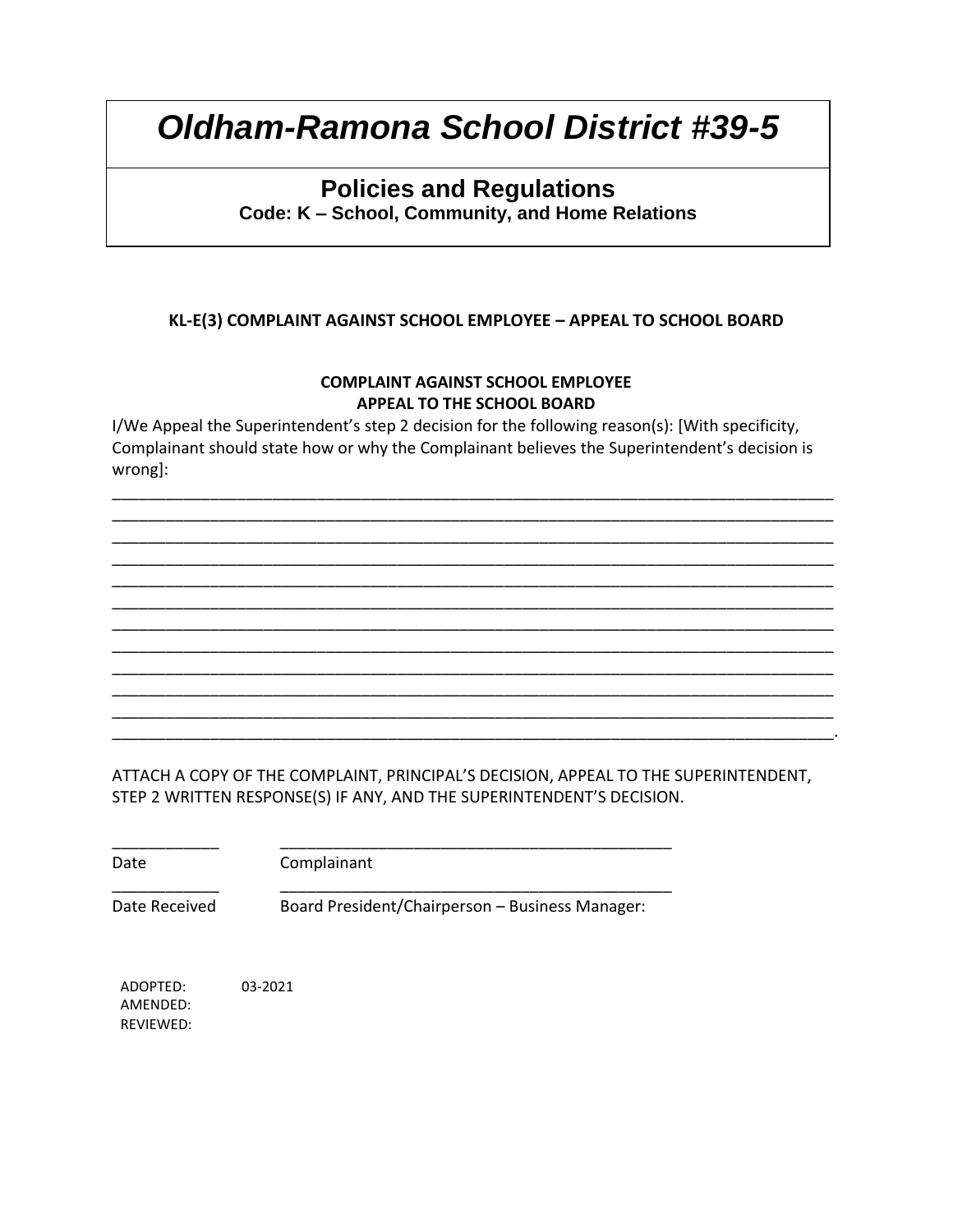### **Policies and Regulations Code: K – School, Community, and Home Relations**

### **KLB PUBLIC COMPLAINTS ABOUT THE CURRICULUM OR INSTRUCTIONAL MATERIALS**

The Board reserves to itself the final responsibility for all instructional materials used and curricula taught in the district schools. The Board recognizes that without a free and vigorous exchange of ideas, learning and teaching cannot take place effectively.

The Board also recognizes that district residents have a right to express concern about the educational programs of their schools. When citizens have concerns about particular courses or instructional materials, these concerns should be stated in writing, carefully considered, and accorded the courtesy of a prompt reply by school personnel. All such replies will be based on the instructional goals of the district, upon course objectives, and upon the criteria for selection of instructional materials.

Staff members will attempt to accommodate serious religious or moral objections to particular instructional materials by providing alternate materials whenever possible. However, attempts by parents or students to control what others read and study will be subject to careful scrutiny and question by school employees and the Board.

Complaints against instructional materials will be considered a most serious matter and will be processed in a very deliberate manner. Therefore, the following procedures are to be followed, step-bystep. Complaints that reach Step 3 will be reported to the Board.

1. The material in question should first be discussed with the teacher or librarian who will report the results of this meeting to the principal.

If satisfaction is not reached, the complainant may continue with Step 2.

2. The principal will meet to discuss the material with the complainant and the teacher or librarian. The results of the meeting will be reported to the Superintendent. If satisfaction is not gained, the complainant will be requested to complete the form, "Request for Reconsideration of Instructional Materials," before proceeding to Step 3.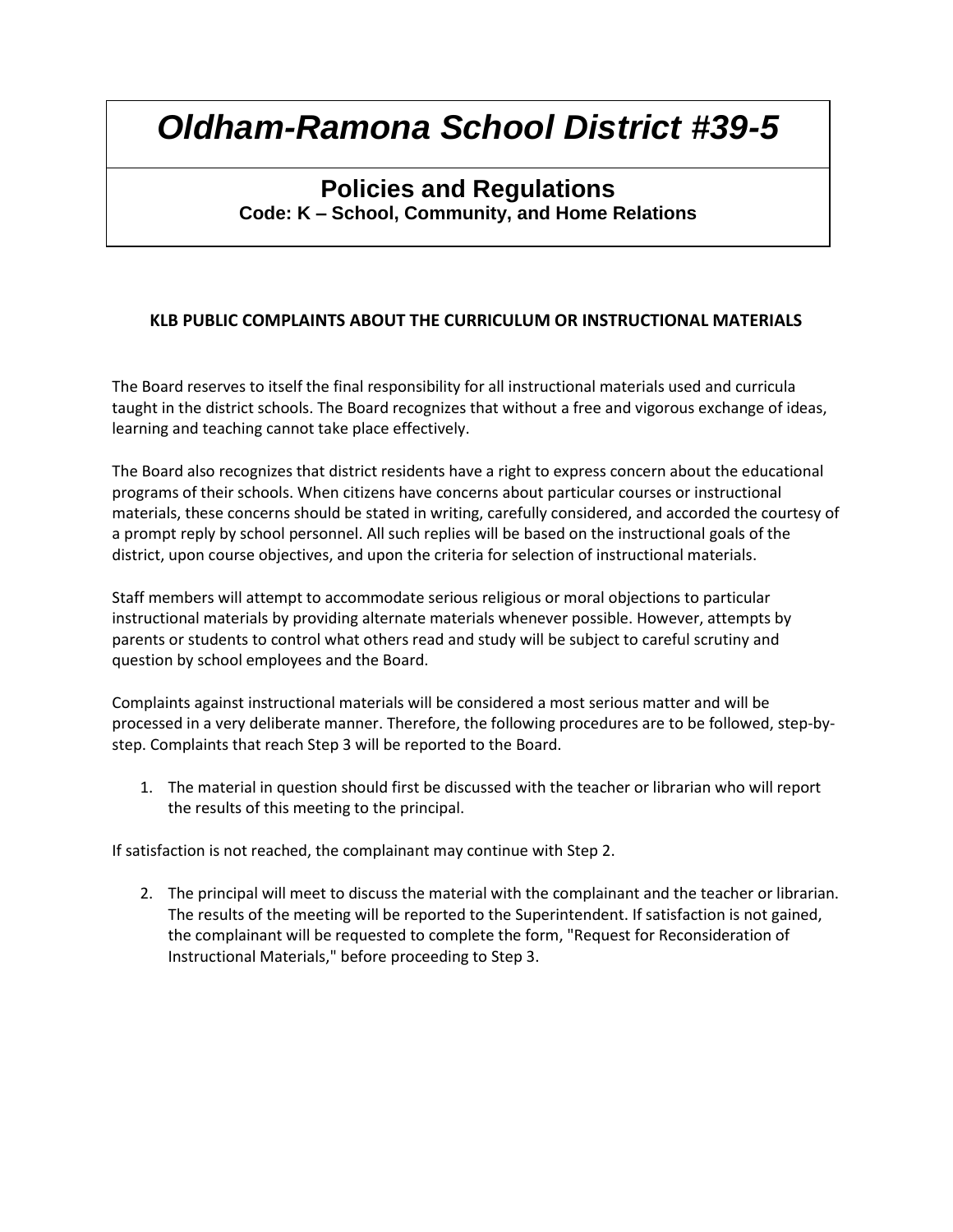- 3. The Superintendent will appoint a review committee composed of the following members:
	- The building principal.
	- Two building teachers.
	- Three adult citizens.

The committee members will be requested to read or view the material and respond to the complainants' answers to the questions on the form, "Request for Reconsideration of Instructional Materials." The recommendation of the committee will be sent to the complainant by the Superintendent. If the complainant is not satisfied, he may continue with Step 4.

- 4. The Superintendent will meet with the complainant to resolve the problem. If an impasse has developed, the matter is to be directed to the Board in Step 5.
- 5. The complainant will appear before the Board as the final step in the request for reconsideration of instructional materials.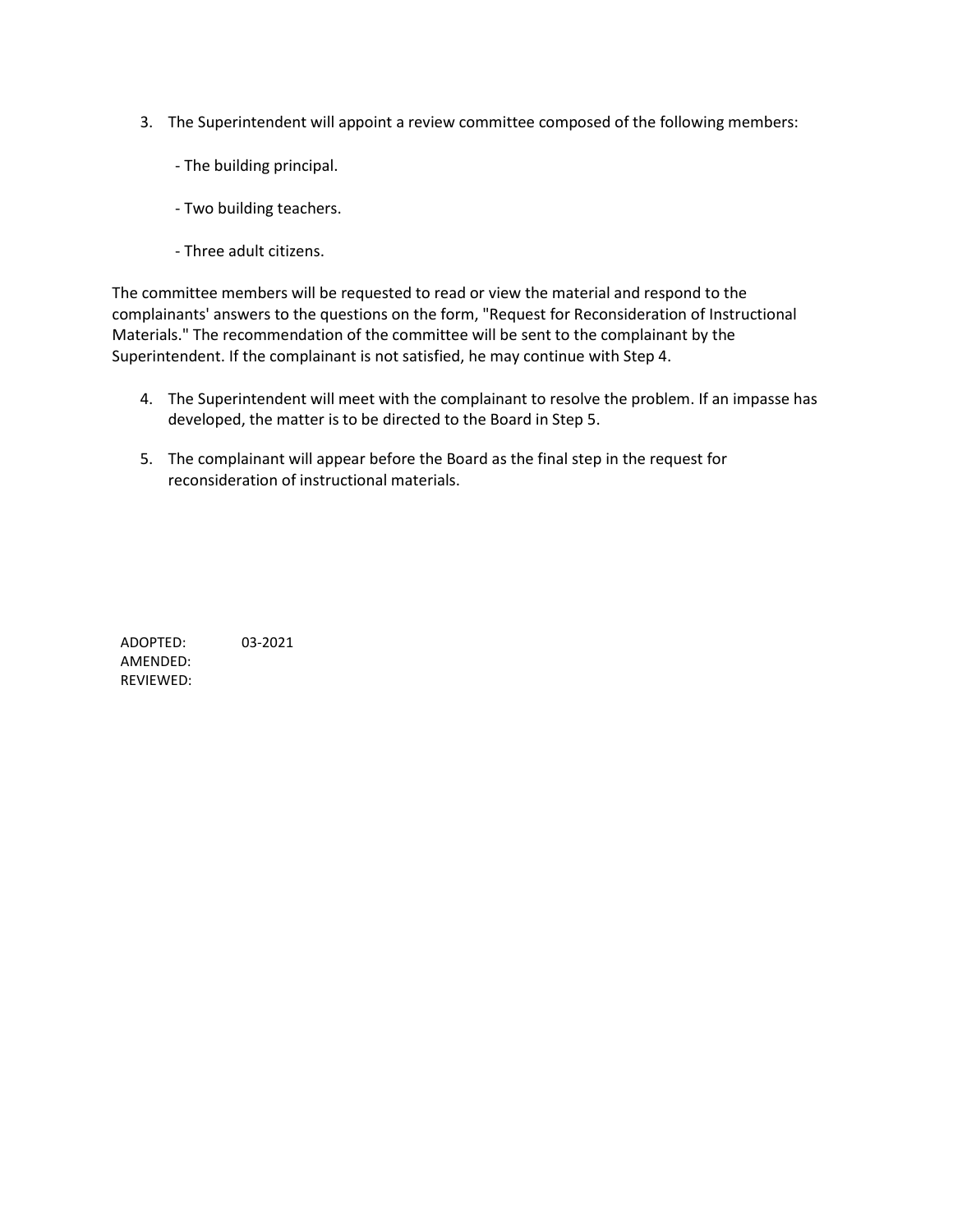# **Policies and Regulations**

**Code: K – School, Community, and Home Relations**

#### **KLB-E(1) REQUEST FOR RECONSIDERATION OF INSTRUCTIONAL MATERIALS**

#### **REQUEST FOR RECONSIDERATION OF INSTRUCTIONAL MATERIALS**

| Name of Complainant                                           | Address | <b>Phone Number</b>                                                                                 |
|---------------------------------------------------------------|---------|-----------------------------------------------------------------------------------------------------|
| necessary.                                                    |         | Please complete the following information and respond to the questions. Attach additional pages, if |
| Author __________________________                             |         |                                                                                                     |
| Title __________________________                              |         |                                                                                                     |
| Where was the material used?                                  |         |                                                                                                     |
| Grade                                                         | Class   | Teacher                                                                                             |
| 1. What in the material do you object to? Please be specific. |         |                                                                                                     |
|                                                               |         |                                                                                                     |

3.What value is there in the material?

4.What do you feel might be the result of using this material?